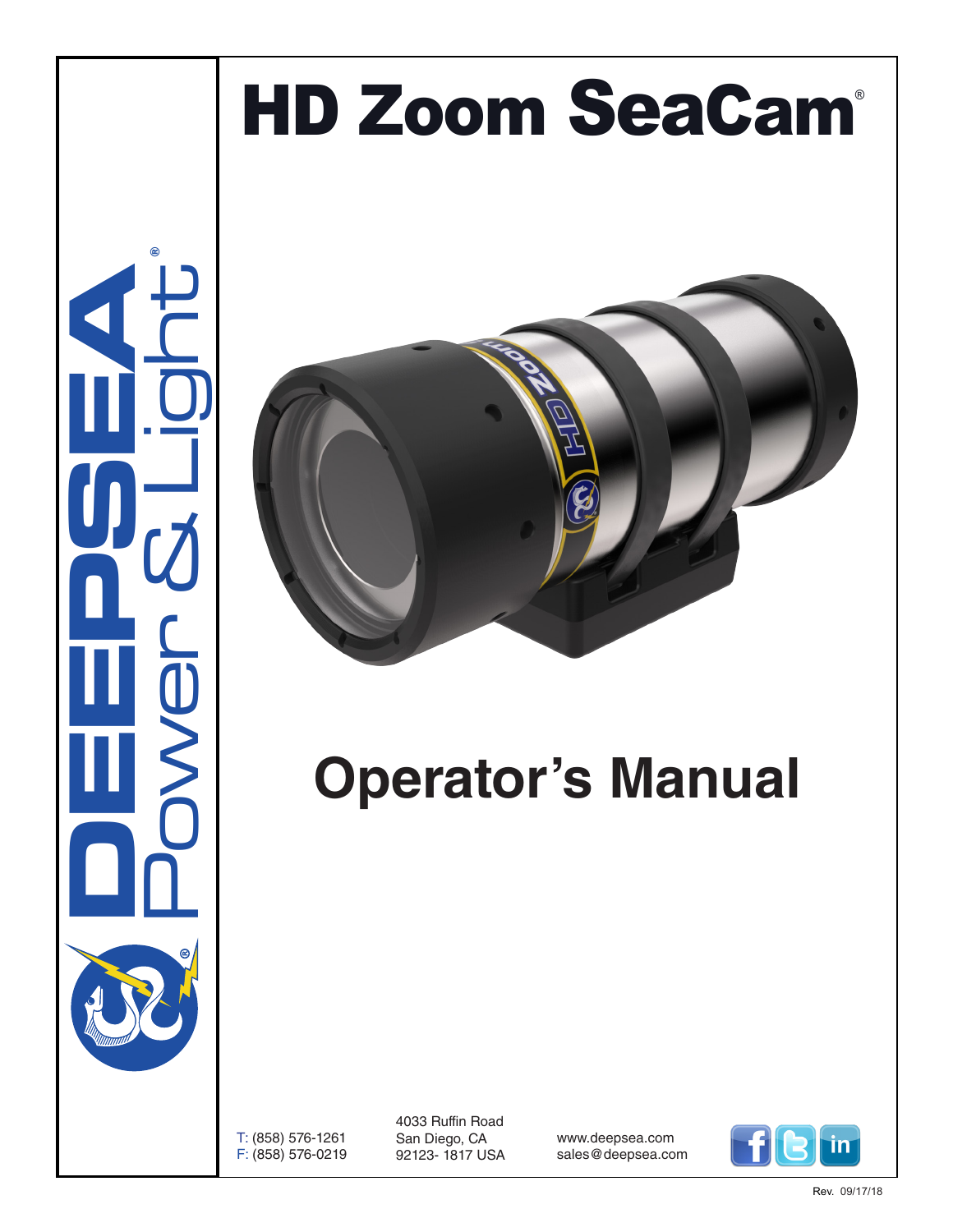## **Specification Overview**

|                                     | <b>HDZSC-3045</b>                                                                                                                                                                        |
|-------------------------------------|------------------------------------------------------------------------------------------------------------------------------------------------------------------------------------------|
| <b>Optical Specifications</b>       |                                                                                                                                                                                          |
| Lens                                | 4.3 mm $\sim$ 129 mm, F/1.6 to F/4.7                                                                                                                                                     |
| <b>Focus</b>                        | Wide: 10 mm $\sim$ infinity<br>Telephoto: 1200 mm $\sim$ infinity                                                                                                                        |
| <b>FOV in Water</b>                 | Wide: 47° H x 27° V x 53° D<br>Telephoto: 1.7° H x 1° V x 2° D                                                                                                                           |
| <b>Video Specifications</b>         |                                                                                                                                                                                          |
| <b>Image Sensor</b>                 | 1/2.8 in. 2.1MP CMOS                                                                                                                                                                     |
| <b>Sensor Resolution</b>            | 1920 H x 1080 V                                                                                                                                                                          |
| <b>Measured Resolution</b>          | 850 TVL                                                                                                                                                                                  |
| <b>Faceplate Illumination</b>       | 0.024 Lux (50IRE)                                                                                                                                                                        |
| <b>Signal to Noise</b>              | $>50$ d $B$                                                                                                                                                                              |
| <b>Video Output</b>                 | HD-SDI 1.5Gb/s<br>1080p/60, 1080p/59.94, 1080p/50, 1080p/30,<br>1080p/29.97, 1080p/25, 1080i/60, 1080i/59.94,<br>1080i/50, 720p/60, 720p/59.94, 720p/50,<br>720p/30, 720p/29.97, 720p/25 |
| <b>Serial Protocol</b>              | <b>VISCA</b>                                                                                                                                                                             |
| <b>Environmental Specifications</b> |                                                                                                                                                                                          |
| <b>Depth Rating</b>                 | Ti: 6,000 m<br>AI: 2,000 m                                                                                                                                                               |
| <b>Operating Temp</b>               | -5° C to 60° C [23° F to 140° F]                                                                                                                                                         |
| <b>Storage Temp</b>                 | -20° C to 60° C [-4° F to 140° F]                                                                                                                                                        |
| <b>Electrical Specifications</b>    |                                                                                                                                                                                          |
| <b>Voltage</b>                      | 10~36 VDC                                                                                                                                                                                |
| <b>Power</b>                        | 9W max                                                                                                                                                                                   |
| <b>Mechanical Specifications</b>    |                                                                                                                                                                                          |
| <b>Housing</b>                      | 6061 Aluminum<br>6AI-4V Titanium                                                                                                                                                         |
| <b>Port</b>                         | Optically polished glass                                                                                                                                                                 |
| <b>Outer Diameter</b>               | 95.5 mm [3.76 in.]                                                                                                                                                                       |
| <b>Overall Length</b>               | 226.6 mm [8.92 in.]                                                                                                                                                                      |
| <b>Weight in Air</b>                | Al: 2.18 kg [4.80 lbs]<br>Ti: 2.73 kg [6.02 lbs]                                                                                                                                         |
| <b>Weight in Water</b>              | Al: 0.62 kg [1.37 lbs]<br>Ti: 1.16 kg [2.56 lbs]                                                                                                                                         |
| <b>Default Connectors</b>           |                                                                                                                                                                                          |
| <b>FleXlink®</b>                    | <b>SEACON MCBH8-NET</b>                                                                                                                                                                  |
| <b>Coax</b>                         | SubConn HF75CXBH6M-SS                                                                                                                                                                    |



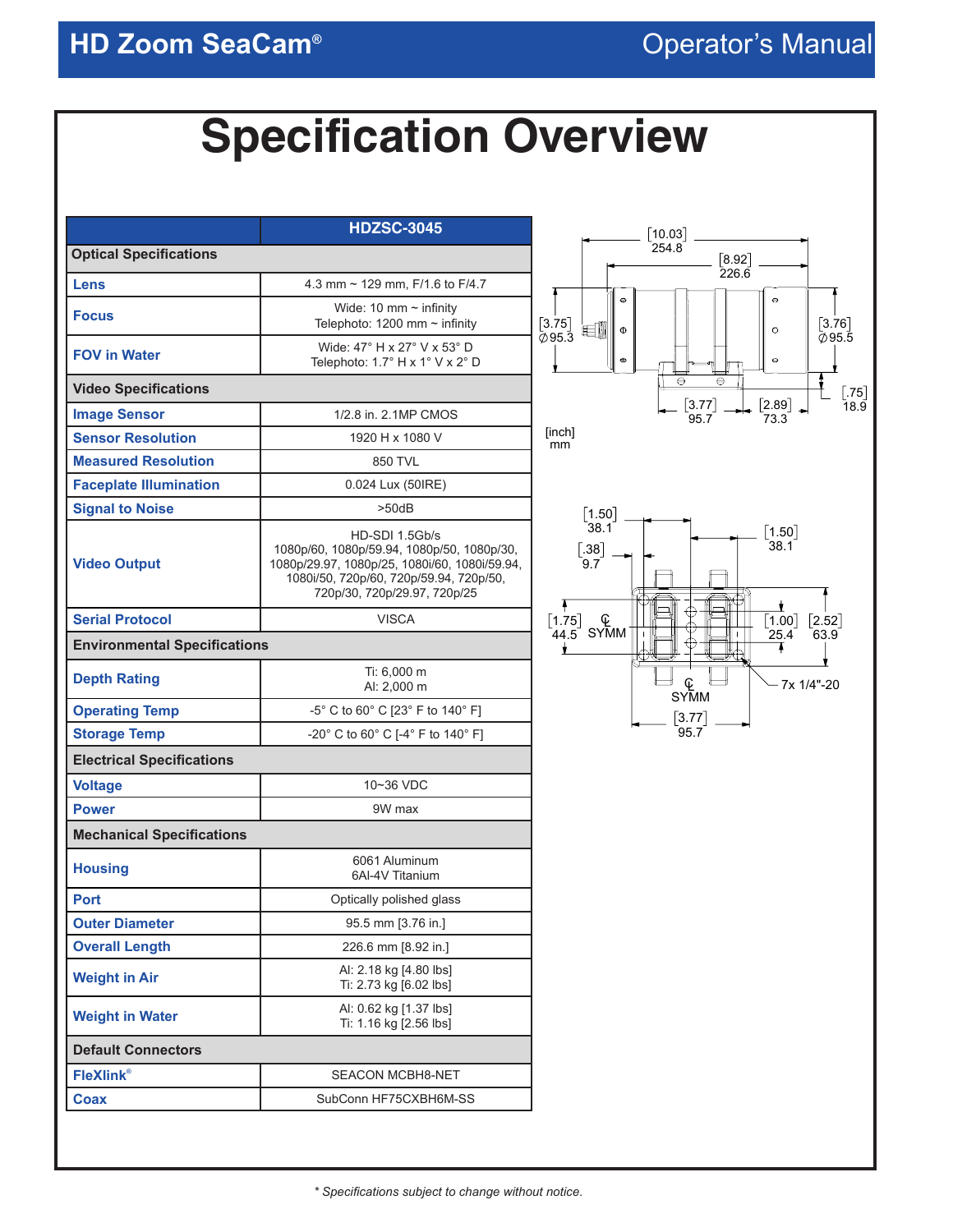## **Table of Contents**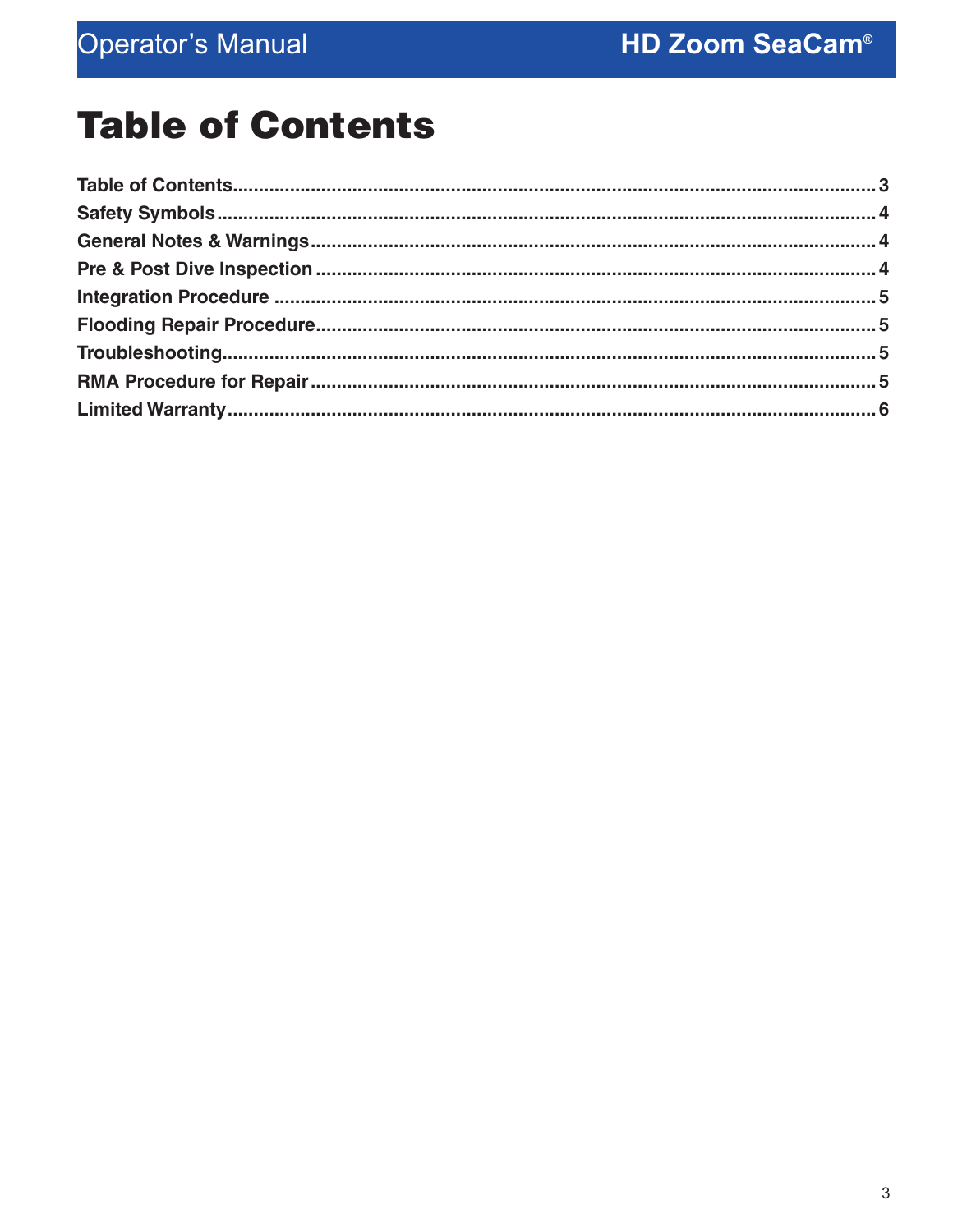## <span id="page-3-0"></span>**HD Zoom SeaCam®**

## Safety Symbols

In this operator's manual and on the product, safety symbols are used to communicate important safety information. This section is provided to improve understanding of these symbols.



This is the safety alert symbol. It is used to alert you to potential personal injury hazards. Obey all safety messages that follow this symbol to avoid possible injury or death.

| <b>A DANGER</b>   | <b>DANGER</b> indicates a hazardous situation which, if not avoided, could result in death or serious injury.               |
|-------------------|-----------------------------------------------------------------------------------------------------------------------------|
| $\hat{A}$ WARNING | <b>WARNING</b> indicates a hazardous situation which, if not avoided, could result in damage to the product or bodily harm. |
| <b>A</b> CAUTION  | <b>CAUTION</b> indicates a hazardous situation which, if not avoided, could result in minor or moderate injury.             |
| <b>NOTICE</b>     | <b>NOTICE</b> indicates information that relates to the protection of property.                                             |



This symbol means read the operator's manual carefully before using the equipment. The operator's manual contains important information on the safe and proper operation of the equipment.



This symbol means always wear safety glasses with side shields or goggles when handling or using this equipment to reduce the risk of eye injury.



This symbol indicates the risk of electrical shock.

## General Notes & Warnings

The HD Zoom SeaCam supports a variety of connectors and pin-outs. By looking on the camera, the user can see the model, depth rating, video format as well as the pin-out orientation. Be sure to verify the pin-out before use.

It is important when preparing the system for deployment that the cable at both the camera and topside ends be carefully dressed to provide complete strain relief to the connectors. Failure of the strain relief provisions will almost certainly damage the connectors and possibly other elements of the system.

#### **A DANGER**

**Do not operate any high voltage electrical equipment in or around water without using a Ground Fault Circuit Interrupter (GFCI) and an isolation transformer, especially when divers are in the water.**

#### $\triangle$  WARNING

**Never place the camera in a vice or other hard clamping tool. Should it become necessary to hold the camera more tightly than can be managed by hand, use a clean, good quality strap wrench.**

## Pre & Post Dive Inspection

Rinse your HD Zoom SeaCam in fresh water after use in saltwater.

Always check to make sure that the rear bulkhead connector assembly is secured before deployment.

Before and after each deployment, check the following areas for damage, wear or corrosion:

- Rear bulkhead connector assembly
- Video cable
- Front window
- Retaining Cowl

#### **AN WARNING**

**After each deployment, carefully check to make sure the camera has not flooded. It is possible for the camera to partially flood and then reseal itself while underwater. Upon surfacing, the camera can become internally pressurized, which may be potentially dangerous. Additionally, if the power remains on when the camera has partially flooded, it is possible for electrolytic generation of an explosive mixture of hydrogen and oxygen gases. If a camera appears flooded upon removal from the water, it should be treated as potentially dangerous. Point the camera away from persons and valuable equipment and make sure that the power is**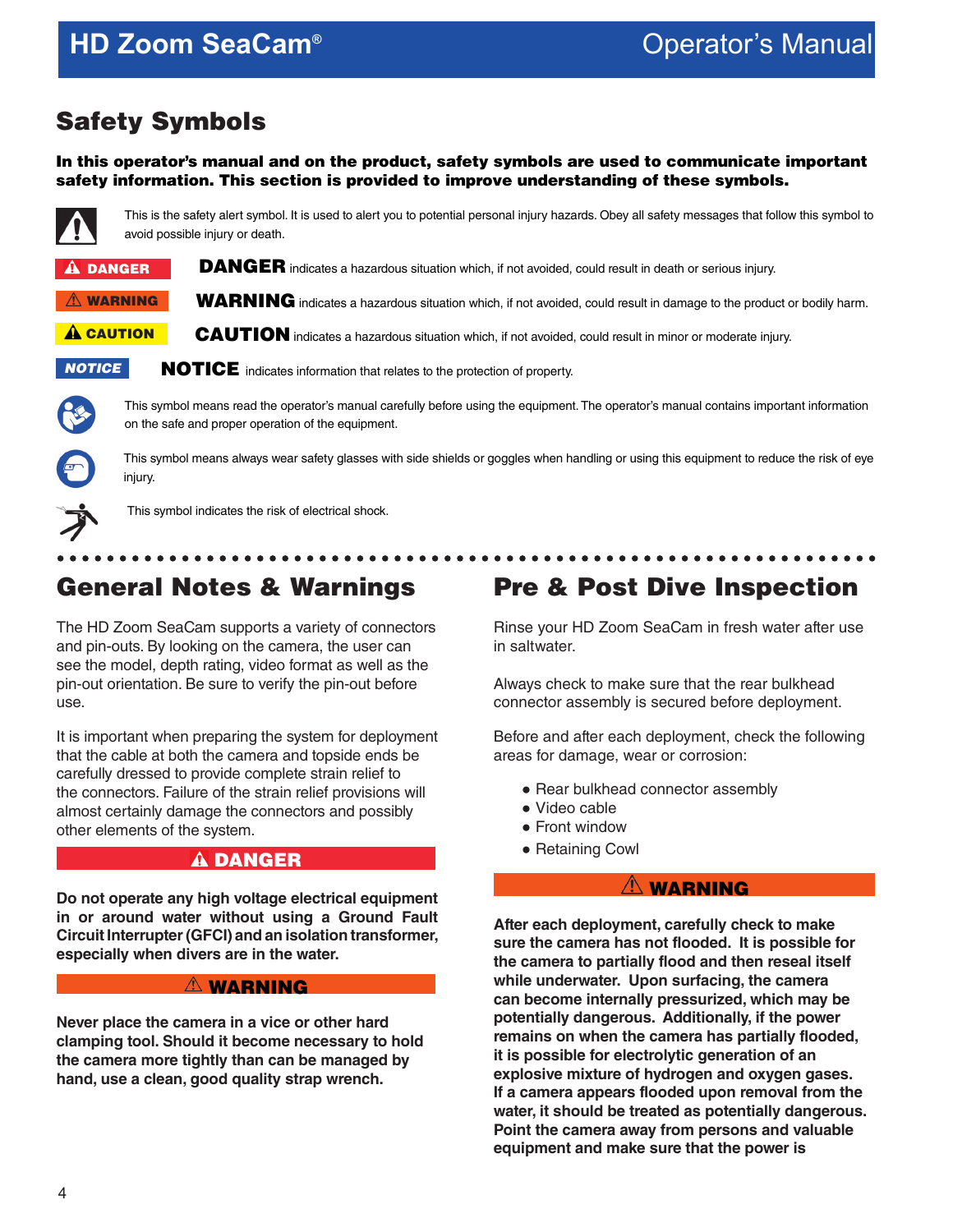## <span id="page-4-0"></span>Operator's Manual

## **HD Zoom SeaCam®**

**disconnected. See the Flooding Repair Procedure for more information.**

### Integration Procedure

#### Integrating Instruction

- 1. Prepare a power supply with 10~36 VDC output.
- 2. Connect the camera power, HD-SDI video, analog video, and control signals to their respective interfaces per the pin-out specified for the camera.
- 3. Prepare the camera bulkhead connector as required, verifying proper lubrication of all O-rings and seal surfaces with a silicone lubricant (spray recommended).
- 4. Mate the female underwater connector to the male bulkhead using a smooth linear motion, making sure the connectors are fully seated and seals are engaged.
- 5. Screw the locking sleeves together firmly (hand tight-do not use tools). The camera is now ready for operation; switch the power supply ON to power the camera. The camera draws a max of 9W during operation and will work when supplied with 10~36 VDC.

#### Video Output

The digital HD video output from the camera is a SMPTE 292M compliant uncompressed HD-SDI data stream at 1.485 Gb/s. This camera is available with field selectable 1080p/30, 1080p/29.97, 1080p/25, 1080i/59.94, 1080i/50, 1080i/60, and 1080i/30 image formats.

## Flooding Repair Procedure

If the camera stops working while underwater, you should assume that it has been flooded. When working on a potentially flooded camera, it is important to use appropriate personal protective equipment to include, at a minimum, eye and hand protection.

- 1. Immediately turn off the power to the unit.
- 2. Open the housing by removing the rear end cap-retaining ring. Grasp the rear end cap in one hand and the camera housing in the other. With care, separate the two components using a linear motion. If required, gently twist components while separating.
- 3. Pour out any water trapped in the housing.
- 4. If the camera is completely flooded, rinse the

internal components with clean fresh water in order to minimize contamination and corrosion.

5. Allow parts to dry in air or a convection oven set at 60° C (190° F).

**IMPORTANT! DeepSea Power & Light cannot be responsible for any damage incurred during emergency field repairs. Such repairs should be undertaken only as a last resort and by qualified personnel.**

## Troubleshooting

- 1. If the camera stops working while underwater assume that it has been flooded. See Flooding Repair procedure.
- 2. Once it has been determined that the camera is not flooded, or if it does not turn on during predeployment checks, troubleshoot in the following sequence:
	- a. Check the cable/inline connector to make sure that correct voltage and current are being supplied, and that the correct sockets are being used. See page 2 of this manual for electrical specs.
	- b. Remove the connector. Inspect the assembly for visual signs of wear. Use a multi-meter check for continuity or shorts in the connector. Try a spare connector, if available.
	- c. Check the wires that go from the power supply to the camera base for wear. If they appear worn, replace them.
	- d. If the camera still does not work, return it to DSPL using the RMA Procedure.

### RMA Procedure for Repair

For warranty and non-warranty repairs, please contact DeepSea Power & Light for an RMA number prior to returning the item. Please have the model number, serial number, and any other pertinent information along with a description of the problem on hand when calling, or include them in a fax or e-mail.

When shipping the item, be sure that the freight is prepaid (CODs will not be accepted) and that the RMA number is clearly printed on the outside of the box.

All shipments should be sent to the address below:

**DeepSea Power & Light Attn: RMA #### 4033 Ruffin Road San Diego, CA 92123-1817 U.S.A**